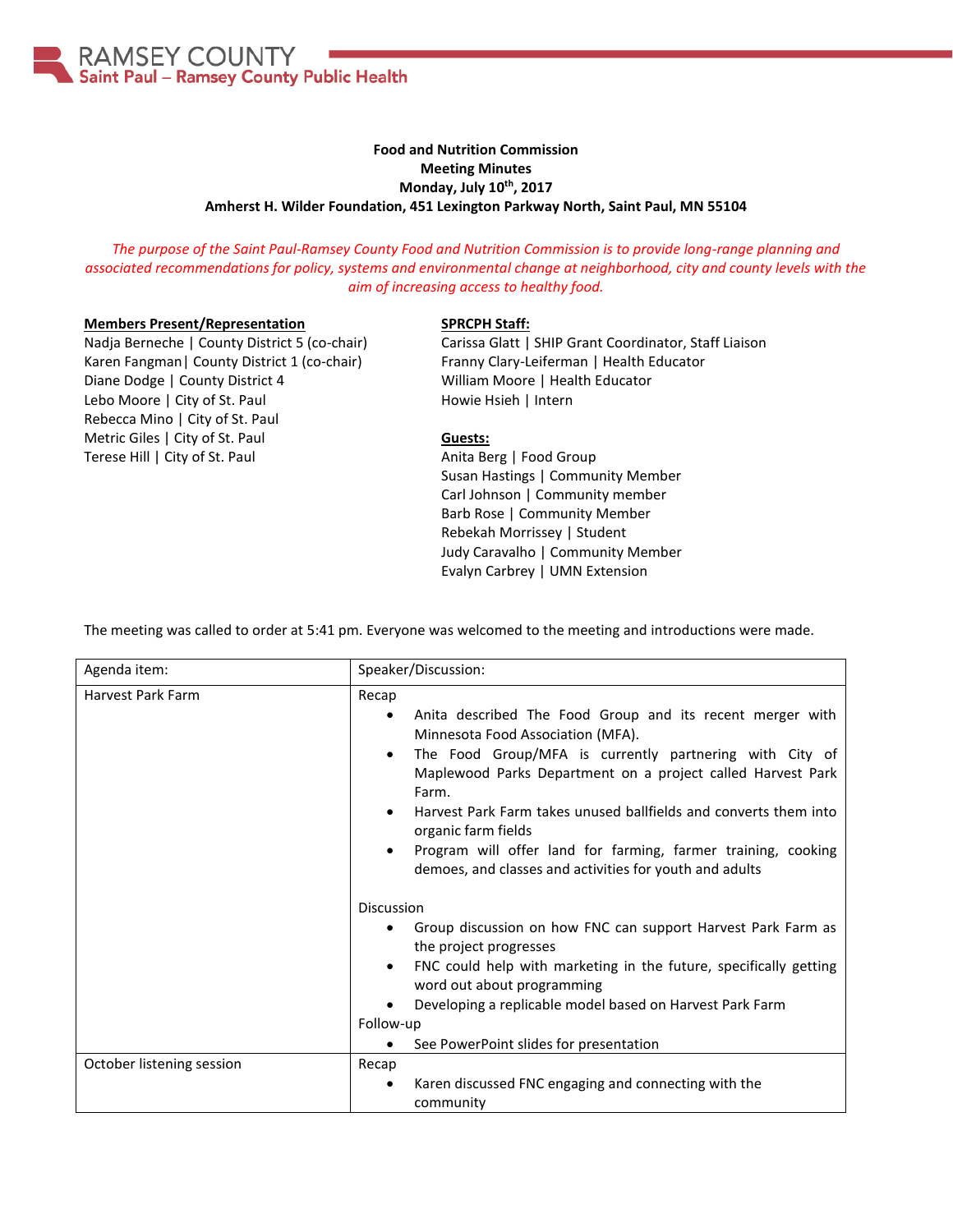RAMSEY COUNTY<br>Saint Paul – Ramsey County Public Health

| Community listening session planned for October 2nd<br>٠         |
|------------------------------------------------------------------|
| Emphasis on identifying who we are and what we can do for the    |
| community                                                        |
| <b>Discussion</b>                                                |
| World Café Format<br>٠                                           |
| Framing: Kickoff of New FNC Goals/Mission/Vision<br>$\bullet$    |
| Annual or quarterly listening meeting idea<br>٠                  |
| Meal that people can replicate<br>$\bullet$                      |
| Alternative participation: FB live event or postcards or others? |
| ٠<br>Setting the context                                         |
| a. Audience                                                      |
| Neighborhood co-op staff/management<br>i.                        |
| District council representatives (to bring in<br>ii.             |
| neighborhood feedback)                                           |
| iii. Community organization representatives and                  |
| institutional representatives dealing with food in               |
| any way                                                          |
| iv. Community members                                            |
| v. Community gardeners/urban farmers                             |
| Neighborhood publications<br>vi.                                 |
| b.<br>Purpose                                                    |
| i. Community members better understand what                      |
| FNC does and how they can connect with us                        |
| Handout/messaging/scope/goals/example of<br>ii.                  |
| work (short-medium-long term)                                    |
| iii. Build positive trusted relationships                        |
| iv. Encouraging creative, innovative ideas                       |
| v. Better understand community needs we can                      |
| address                                                          |
| Space                                                            |
| Features<br>a.                                                   |
| Comfortable<br>i.                                                |
| ii. Transit friendly                                             |
| Food from outside okay<br>iii.                                   |
| Childcare option<br>iv.                                          |
| Location<br>b.                                                   |
| Mounds Theater w/ tables?<br>i.                                  |
| Rondo library or MLK center<br>ii.<br>Outreach Plan              |
| c.<br><b>Fliers</b>                                              |
| i.                                                               |
| Social Media<br>ii.<br>iii. Email/e-news blasts                  |
| iv. Partner organizations                                        |
| Save the date now/ASAP<br>d.                                     |
| i. Eventbrite site or email                                      |
| For planning purposes, RSVPs requested<br>ii.                    |
| Critical powerful questions                                      |
| a. How can we better promote FNC                                 |
| purpose/connection/opportunities?                                |
| How do people understand FNC vision/mission? What<br>b.          |
|                                                                  |